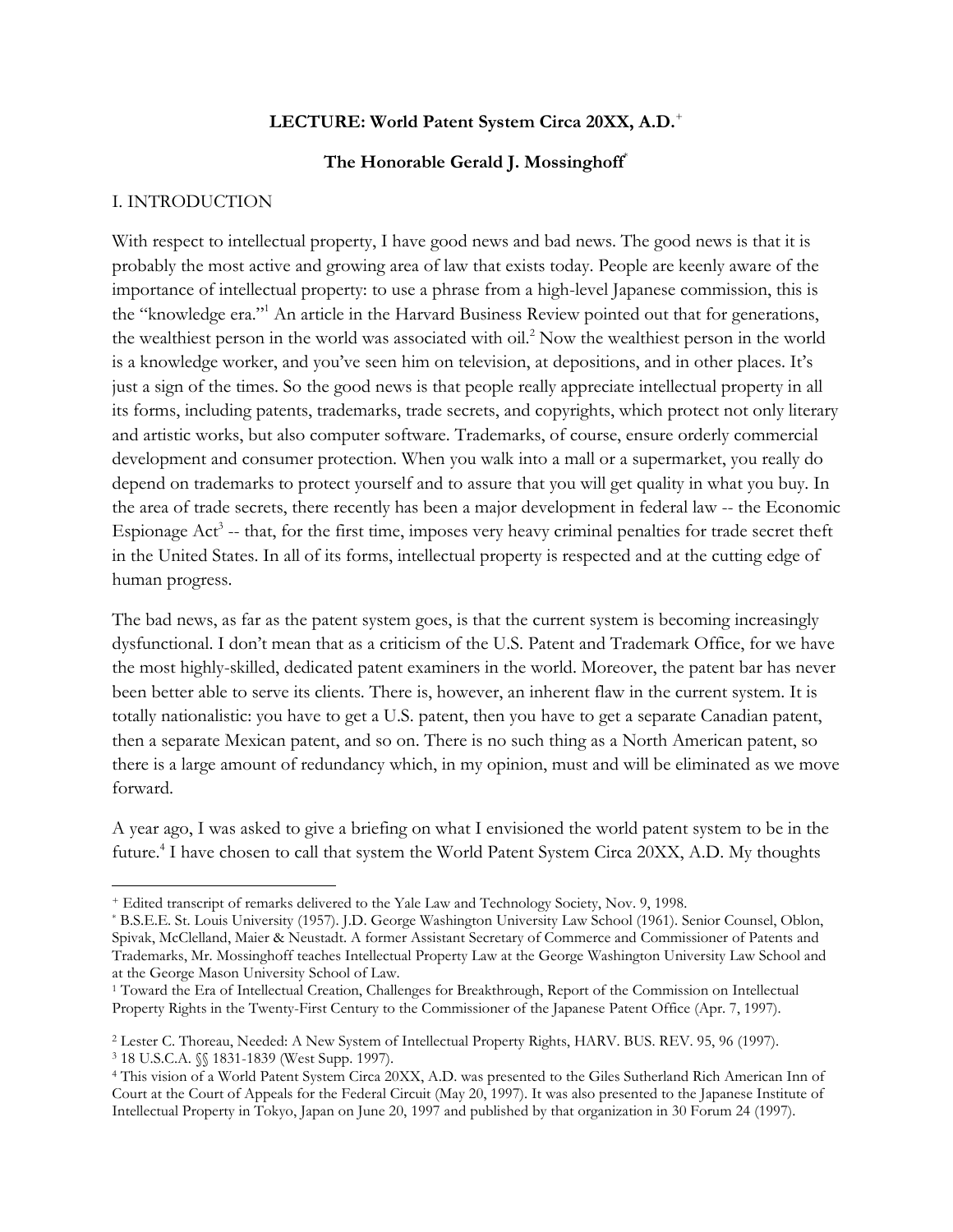have been published in Idea<sup>5</sup> and in the Journal of the Patent and Trademark Office Society.<sup>6</sup> With the help of a very dedicated and clever student of mine at the George Washington University Law School, I have broken down the World Patent System article into four major subjects: (1) patent treaties, (2) regional patent systems that exist today, (3) the essential characteristics of a world patent system, and (4) leadership toward that world patent system.

## II. PATENT TREATIES

l

### A. Fundamental Patent Treaties

The grandparent of all patent treaties is the Paris Convention, $\alpha$  which was negotiated in 1880 and signed in 1884. The United States acceded to it in 1889, and it is still the operative overall umbrella agreement among nations, with virtually every nation in the world belonging to the Paris Convention. The first element of the Convention is that it guarantees national treatment in intellectual property rights. This means that when you go into a foreign patent office that is a member of the Paris Convention, you are entitled to the same rights as a natural citizen of that country. The second element of the Convention is priority. Once you file a patent application in any Paris Convention country, you have twelve months in which to file in another country, and you can go back and claim the original filing date. Typically, you would file in your own country and then have a twelve-month period to file abroad.

The Patent Cooperation Treaty (PCT),<sup>8</sup> which was negotiated in the late 60s to early 70s under U.S. leadership, lengthened that period to thirty months. This gives you thirty months to evaluate your invention; you do not have to incur the expense of filing abroad until you get a chance to test the success of your invention. This is very important, particularly with pharmaceuticals. Suppose you have a very promising chemical with great pharmacological interest. You file a patent application in one country for the chemical, but the chemical later does not pass early human clinical trials. Thirty months later, you would have a good idea of whether you want to proceed with patenting this chemical. The PCT protects your priority in patenting the chemical while allowing you sufficient time to ascertain whether you want to incur the expense of obtaining patents in other countries.

B. Intellectual Property Rights in Trade Agreements and European Conventions

The North American Free Trade Agreement (NAFTA),<sup>9</sup> although a trade agreement, is also really an important breakthrough in intellectual property rights. Before NAFTA, there was a lot of frustration

<sup>5</sup> Gerald J. Mossinghoff & Vivian S. Kuo, World Patent System Circa 20XX, A.D., 38 IDEA: J.L. & TECH. 529 (1998). <sup>6</sup> Gerald J. Mossinghoff & Vivian S. Kuo, World Patent System Circa 20XX, A.D., 80 J. PAT. & TRADEMARK OFF. SOC'Y 523 (1998).

<sup>7</sup> Paris Convention for the Protection of Industrial Property, Mar. 20, 1883, revised Stockholm, July 14, 1967, 21 U.S.T. 1629, T.I.A.S. No. 6923 [hereinafter Paris Convention]. The current text of the Paris Convention is reprinted in SELECTED INTELLECTUAL PROPERTY AND UNFAIR COMPETITION STATUTES, REGULATIONS AND TREATIES 805 (Roger E. Schecter ed., West 1997) [hereinafter SELECTED INTELLECTUAL PROPERTY STATUTES].

<sup>8</sup> Portions of the Patent Cooperation Treaty of June 19, 1970 are reprinted in SELECTED INTELLECTUAL PROPERTY STATUTES 700.

<sup>9</sup> 1992 WL 812400 (N.A.F.T.A.), Part 6, Ch. 17, Dec. 17, 1992.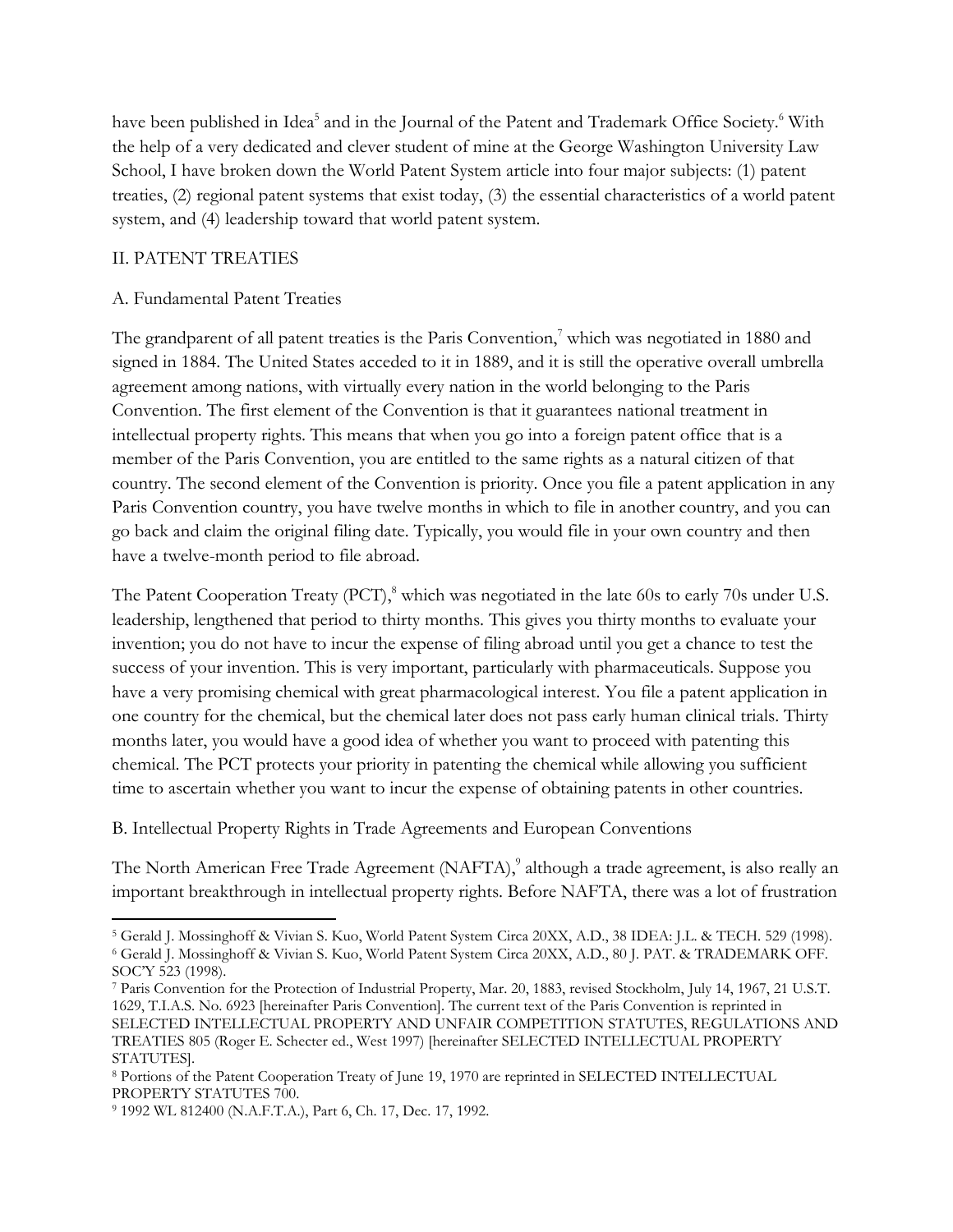during negotiations about intellectual property matters. As the U.S. ambassador to the diplomatic conference of the World Intellectual Property Organization (WIPO), I personally felt this frustration because I was representing the United States of America—the wealthiest, most powerful, biggest free market in the world--and I had just one vote. As a result, the Reagan Administration decided to move these intellectual property negotiations out of WIPO and into the trade world, then called GATT (General Agreement on Tariffs and Trade). <sup>10</sup> The first trade agreement to deal with intellectual property issues was NAFTA. NAFTA was an agreement only among the United States, Canada, and Mexico, but what NAFTA did was to affirm that (1) intellectual property is a proper subject for trade agreements, and (2) intellectual property standards should be set at a very high level.

These developments in NAFTA occurred just before the agreement known as Trade-Related Aspects of Intellectual Property  $(TRIPs)$ ,<sup>11</sup> which was being negotiated by GATT at the same time. The TRIPs provisions are very similar to the NAFTA provisions because the three NAFTA countries were representative of countries at different stages of development and thus were quite influential during the negotiations about TRIPs. The U.S. pushed for TRIPs, while Mexico and Canada were able to draw the support of developing and smaller emerging countries.

TRIPs was finally agreed to, and it was a landmark agreement. It set an appropriately high level for IP standards. These included a patent period of twenty years from filing and a firm requirement of nondiscrimination by field of technology. That latter mandate was particularly important to the pharmaceutical and biotechnology industries, which had been discriminated against in many patent systems around the world. TRIPs was important to the U.S. because of its high standards and the fact that every nation wants to be a member of the World Trade Organization (formerly GATT). Furthermore, instead of negotiating in WIPO, where only intellectual property issues are negotiated, TRIPs broadened the scope of negotiations so that if the U.S. wanted to raise intellectual property standards, the U.S. could trade them for certain trade-related rights, such as textile quotas. Finally, there is an interesting development going on now under the Brussels Convention $12$  and the European Patent Convention.<sup>13</sup> Under these conventions, the court in the Hague is granting crossborder enforcement of patents, at least in Europe. Some of the cases before this court are discussed in several really good articles by Professor Jay Thomas at George Washington University.<sup>14</sup> The subject of cross-jurisdictional patent enforcement leads directly into some of the things that I think ought to happen in the world patent system.

l

<sup>10</sup> Final Act Embodying the Results of the Uruguay Round of Multilateral Trade Negotiations, Apr. 15, 1994, LEGAL INSTRUMENTS: RESULTS OF THE URUGUAY ROUND vol. 1 (1994), 33 I.L.M. 1125 (1994).

<sup>11</sup> The Agreement on Trade-Related Aspects of Intellectual Property Rights, including Trade in Counterfeit Goods ("TRIPs"), reprinted in SELECTED INTELLECTUAL PROPERTY STATUTES, supra note 8, at 847. TRIPs required the United States to further amend 35 U.S.C. § 104 to permit an inventor to prove acts in all World Trade Organization (formerly GATT) member countries in an attempt to establish priority of invention.

<sup>&</sup>lt;sup>12</sup> The Brussels Convention on Jurisdiction and Enforcement of Judgments, 1972 O.J. (L 299) 32, reprinted in 29 I.L.M. 1417 [hereinafter Brussels Convention].

<sup>13</sup> European Patent Convention, Oct. 7, 1977, art. 4(1)-(2), 13 I.L.M. 268.

<sup>14</sup> See, e.g., John R. Thomas, Litigation Beyond the Technological Frontier: Comparative Approaches to Multinational Patent Enforcement, 27 LAW & POL'Y INT'L BUS. 277, 304 (1996).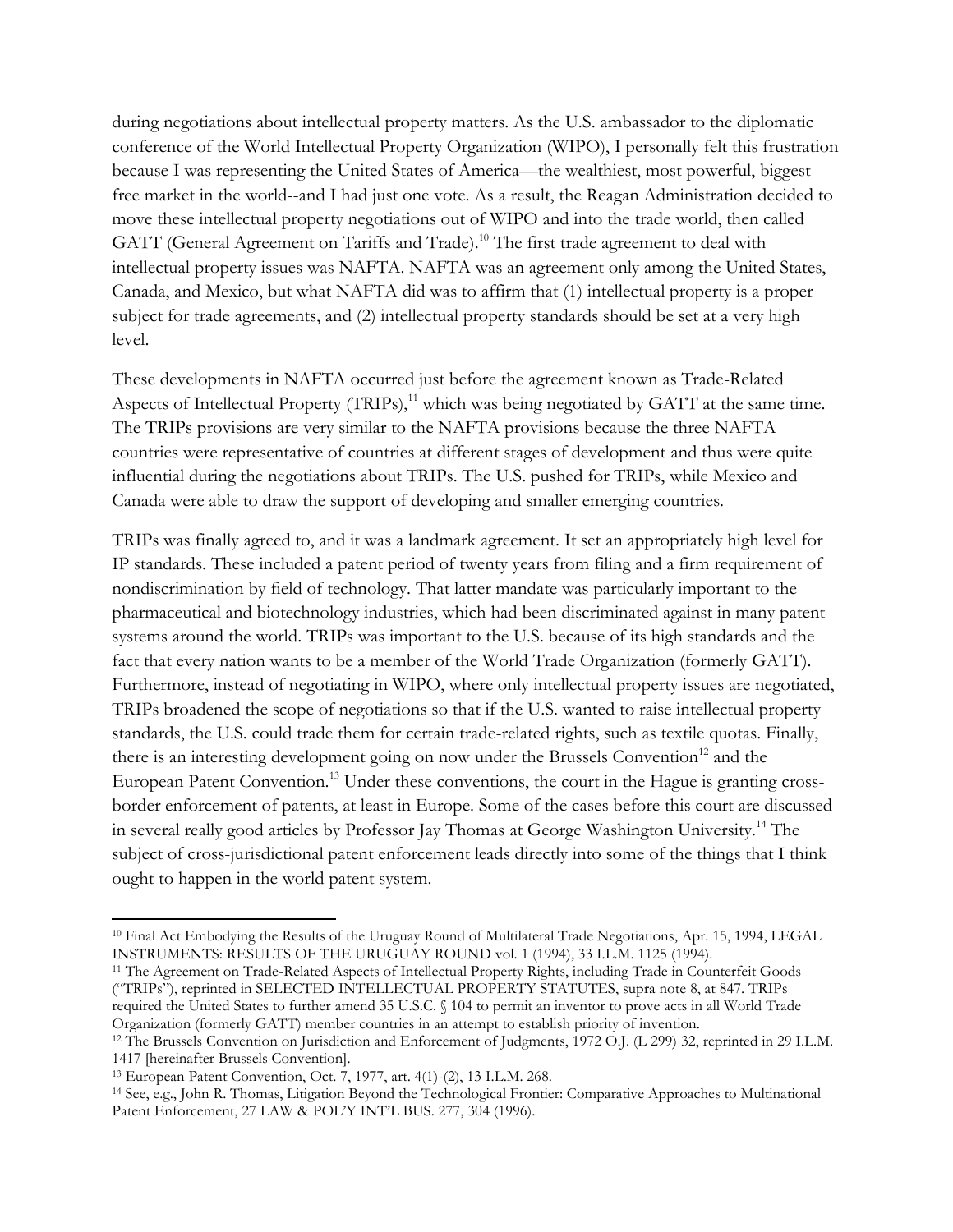#### III. CURRENT REGIONAL PATENT SYSTEMS

#### A. European Regional Patent Systems

There are now several regional patent systems, some more on paper than real. The major one is the European Patent Convention (EPC) adopted by nineteen European countries.<sup>15</sup> In two or three years, the European Patent Convention will cover as many as thirty countries, including the entire former Eastern block of Poland, Hungary, the Czech Republic, the Slovak Republic, and Bulgaria. Founded in 1975, the EPC is the preferred way to get patents in Europe.

You only need to file a single application in one of three official languages: English, French, or German. Then you have it examined and published by very skilled examiners. Being an examiner at the European Patent Office is a very high privilege. They take the best of the best practicing attorneys; offering someone a job as an examiner in a European patent office is almost like offering someone a district court judgeship in the United States. It is a very prestigious lifetime appointment and the patent examiners do a very good job. The European Patent Office does not grant a single European patent, but rather, it in effect grants a bundle of national patents. So if you want protection in the U.K., Spain, and Italy, the Office will grant those patents to you, but you are then on your own in those countries. Your patents would be enforced like any other U.K., Italian, or Spanish patent, so these multinational "patents" only go halfway. That is, all the pre-grant matters have been harmonized across borders while post-grant enforcement remains at the national level.

The European Community Patent Convention was an effort to create a single European patent.<sup>16</sup> This undertaking began at about the same time as the European Patent Convention, in the mid-70s, but the European Community Patent Convention still has not come into effect, largely because of problems with enforcement and translations necessary for a single patent. Of course, there is also the problem of Switzerland and other countries that are major players in the European Patent Convention not being members of the European Union. Although the Community Patent Convention has not come into effect yet, there is renewed effort in Europe to breathe life into it, and I think it will probably succeed.

#### B. African Regional Patent Systems

 $\overline{\phantom{a}}$ 

The African Industrial Property Convention (OAPI) and the African Regional Industrial Property Organization (ARIPO) are the two African systems being used today. The African Industrial Property Convention, or the Organisation Africaine de la Propriete Intellectuelle, is the system of the twelve former francophone states of West Africa.<sup>17</sup> ARIPO is the system of the English-

<sup>15</sup> The 19 member nations are Austria, Belgium, Cyprus, Denmark, Finland, France, Germany, Hellenic Republic, Ireland, Italy, Lichtenstein, Luxembourg, Monaco, Netherlands, Portugal, Spain, Sweden, Switzerland, and United Kingdom. See <http://www.european-patent-office.org/epo/members.htm>.

<sup>16</sup> The as-yet unenacted European Community Patent Convention would provide for a single patent effective throughout Europe. See 1976 O.J. (L 17) 1.

<sup>17</sup> PATENTS THROUGHOUT THE WORLD E-21 (Elizabeth Hanellin, 4th ed. 1998).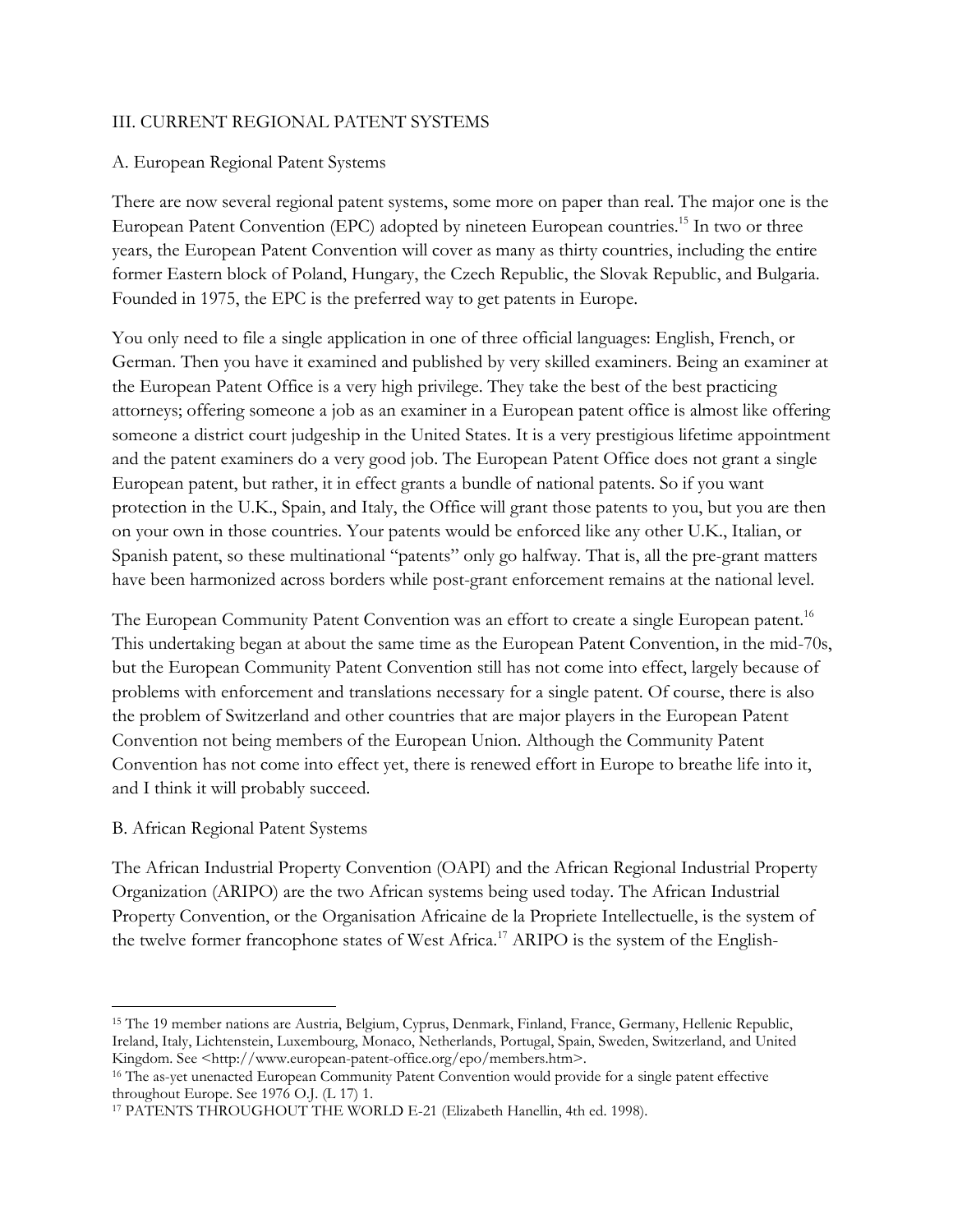speaking African countries.<sup>18</sup> The pharmaceutical industry is one of the most aggressive in getting international protection, and they use both OAPI and ARIPO. Other industries do not particularly use those systems, because enforcement in Africa is spotty, and the markets are still unstable.

## C. Eurasian Regional Patent System

When the Soviet Union dissolved and Russia became Russia again, the new countries formed the Eurasian Patent Office in Moscow.<sup>19</sup> Russian is the only language used, and there really is not enough experience with it given the problems that Russia has. Not many people are banking on the system, but again, many of the pharmaceutical companies and biotech companies are filing in Moscow because there could be a decent sized market in that part of the world. This Eurasian system encompasses only the former Soviet Union, so many of the countries do not have big markets.

Thus, the largest regional system in existence today remains the European Patent Convention.

# IV. ESSENTIAL CHARACTERISTICS OF A WORLD PATENT SYSTEM

The U.S. Court of Appeals for the Federal Circuit is a very unusual court. A lot of people think that our court is just a patent court, but actually we have more government personnel cases then patent cases. We also hear cases involving veterans' benefits and contracts between private parties and the U.S. government involving everything from aircraft carriers to pencils. So contracts are a good part of our work. And, we hear all appeals from the Court of Federal Claims, which itself has jurisdiction over a bewildering variety of claims, including mineral and water rights cases on Indian reservations and tax and takings cases, just to give you an example. Hence, we are a patent court because we have exclusive jurisdiction over all Patent and Trademark Office and district court patent decisions, but we are not solely a patent court.

### A. Unitary Patents

Being an academician, I had the luxury of sitting down like a king without a parliament and imagining what would be the ideal World Patent System. First, I would have a unitary patent granted by regional patent offices of the World Patent System. This would be a world, or global, patent granted by one of the regional offices around the world.

## B. First-to-File Priority System

There would also be a first-to-file priority system. That is, if two true originators come up with the same invention, the one who first undertakes to use the patent system to disclose the invention and secure property rights would be the one who gets the patent. The first-to-file priority idea is going to be very controversial in the U.S. In 1997, there were two countries in the world, the Philippines and

l

<sup>18</sup> See id.

<sup>19</sup> Eurasian Patent Convention, 36 INDUS. PROP. & COPYRIGHT 30 (1997). The members are Armenia, Azerbaijan, Belarus, Georgia, Kazakstan, Kyrgyzstan, Moldova, the Russian Federation, Tajikistan, Turkmenistan, Ukraine, and Uzbekistan. See PATENTS THROUGHOUT THE WORLD, supra note 17, at app. B-433.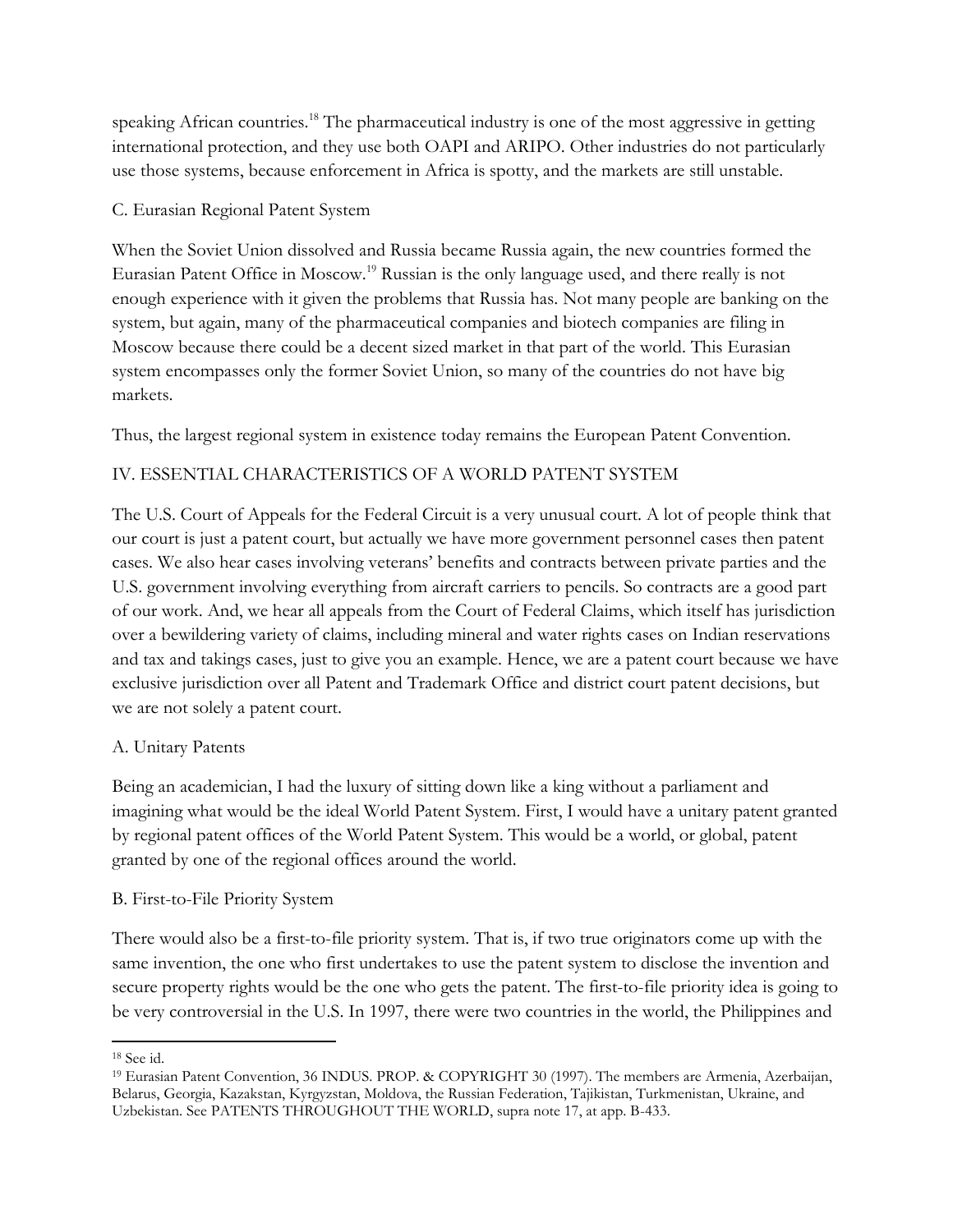the U.S., that had a first-to-invent system as opposed to a first-to-file system. <sup>20</sup> The Philippines switched to a first-to-file regime effective January 1, 1998, leaving the U.S. the only nation still using the first-to-invent system. In the U.S., when two people claim the same invention, the U.S. Patent Office utilizes an arcane process to determine if there has been interference with the existing patent. Statistically, only one tenth of one percent of all U.S. cases end up in interferences, and of those, the junior claimant—the one filing second--wins only one third of the time.<sup>21</sup> So except for the one third of one tenth of one percent of cases in which the later claimant overrides the previously filed patent, we have a first-to-file system. The difference is that we have covered our system with arcane rules instead of adopting a first-to-file regime outright.

## C. Provisional Applications

The third essential element of a world patent system would be provisional applications.<sup>22</sup> For a nominal fee of \$75.00, an inventor can file a provisional application--a full technical disclosure of the invention without patent formalities.

All that needs to be provided if you have an electronic invention, for example, is simply a circuit diagram and a few words on how it works. If you have synthesized a new chemical, the provisional application just needs to contain the chemical structure and how it works. By not requiring a technical description written by a professional patent attorney, the provisional application saves time and secures international priority until an inventor can perfect his or her invention and file a professionally drafted patent application. The provisional application has worked very well in the U.S., and so the world patent system should also have provisional applications.

# D. One-Year Grace Period

The fourth component of a world patent system would be a one-year grace period so that an inventor can publish or commercialize his or her invention and still have one year in which to file a patent without having the inventor's own work be used against him or her.<sup>23</sup> Several years ago, we entered into talks that had as their goals for the U.S. to switch to a first-to-file system if Europe and Japan would adopt a one-year grace period. Then the Clinton Administration decided that it would not support a first-to-file system. That, in effect, pulled out the centerpiece of the negotiations.

We had been convincing enough, however, that the Europeans will probably adopt a grace period on their own. The grace period really makes a lot of sense. Many patents are defeated because inventors are not smart enough to know that they cannot talk about their inventions publicly before they file for patents in Europe. They can do that in the U.S. because the U.S. has a grace period. In

l <sup>20</sup> The U.S.'s first-to-invent system is set forth in 35 U.S.C.A. § 102 (West Supp. 1998).

<sup>21</sup> Ian A. Calvert & Michael Sofocleous, Interference Statistics for Fiscal Years 1992 to 1994, 77 J. PAT. & TRADEMARK OFF. SOC'Y 417 (1995).

<sup>22</sup> See 35 U.S.C. § 111(b) (1994). For a detailed description of the requirements and benefits of a provisional application, see Charles E. Van Horn, Practicalities and Potential Pitfalls When Using Provisional Patent Applications, 22 AM. INTELL. PROP. L. ASS'N Q.J. 259 (1994).

<sup>&</sup>lt;sup>23</sup> For a European view of the advantages of adopting a grace period, see H. Bardehle, The WIPO Harmonization Treaty and the Grace Period, 30 INDUS. PROP. 372 (1991).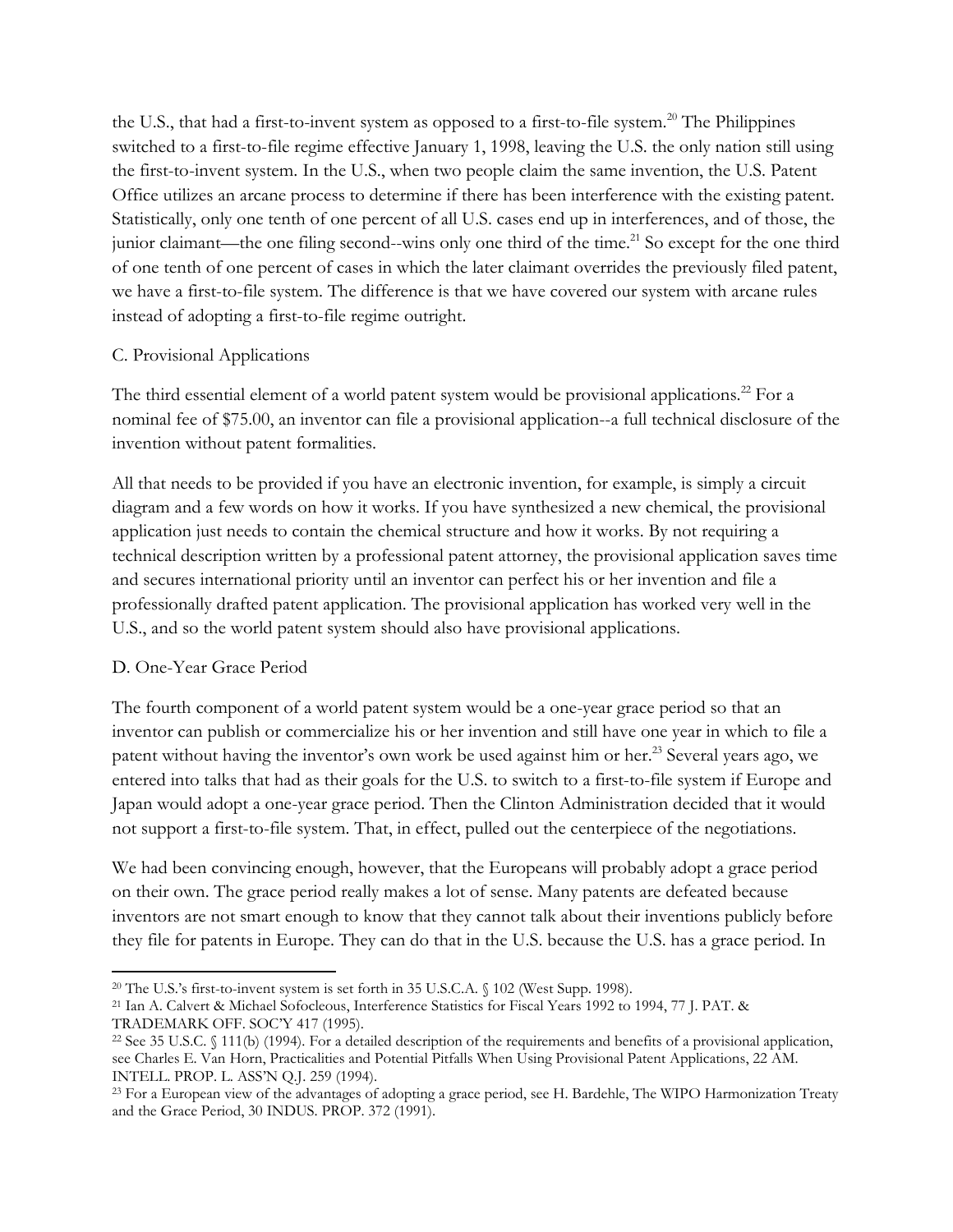contrast, Europe will grant patents only if the invention is absolutely novel, so if you give a public speech about your invention and have not filed in Europe, you will lose your rights.

## E. English as the Official Language

The fifth characteristic of my proposal is quite controversial, but sensible--using English as the universal language for the examination and enforcement of patents. Two of the biggest pharmaceutical companies estimated that the cost of securing decent protection for a chemical ranges from \$ 600,000 to a million dollars. That is too expensive, and much of the expense is due to the cost of translations. Currently, if you elect to get patent protection in all the countries of the European Patent Commission, you have to obtain ten translations. When you add the other countries that will soon join the European Patent Commission and the other important nations of the world, the problem resembles the Tower of Babel. We really do have to settle on English. I will let somebody else convince the French, for example, to agree to using English, but in reality, this has already happened. While the European Patent Office currently uses three official languages, about 60% of the cases are filed in English, less than 10% in French, and the remainder in German. All patent examiners of the European Patent Office, the Japanese Office, and the China Patent Office, are required to be fluent in English. More than 75% of all technical literature is published in English first, and almost 90% of all technical information on the Internet is in English. English, de facto, is the language of science and technology. At a hearing in 1997, we were able to get a French industrialist--a respected member of the Legion d'Honneur--to suggest to the European Union that English be the official language.

## F. Electronic Database of Prior Art

Another important element of a world patent system is a single electronic database of prior art, cataloguing what has been done and published before. This is referred to as Commissioner Bruce Lehman's "Wire the World" proposal.

Once we agree on the content and standards for digital libraries, we can start operating a database of existing patents. Digital libraries really are happening now, with the IBM library going up on the Internet and the Patent and Trademark Office putting its database on the Internet. In a year or two, there will be a general consensus on what a digital library should look like, and everyone will be using that same library.

# G. World Patent Court

Finally, a world patent court will be essential to a world patent system. Since the world patent will be in English, the world patent court should also operate in English. That is not to say that if you, for example, go to Germany, you would not have German jurists hearing the case. You would still have panels of jurists from various nations around the world, just like you do in the United Nations system, so you would have a true worldwide system of enforcing patent rights. Without question, the world patent court proposal will generate controversy in the U.S., just as international criminal courts cause various nationalistic concerns. However, I really believe that there is a large difference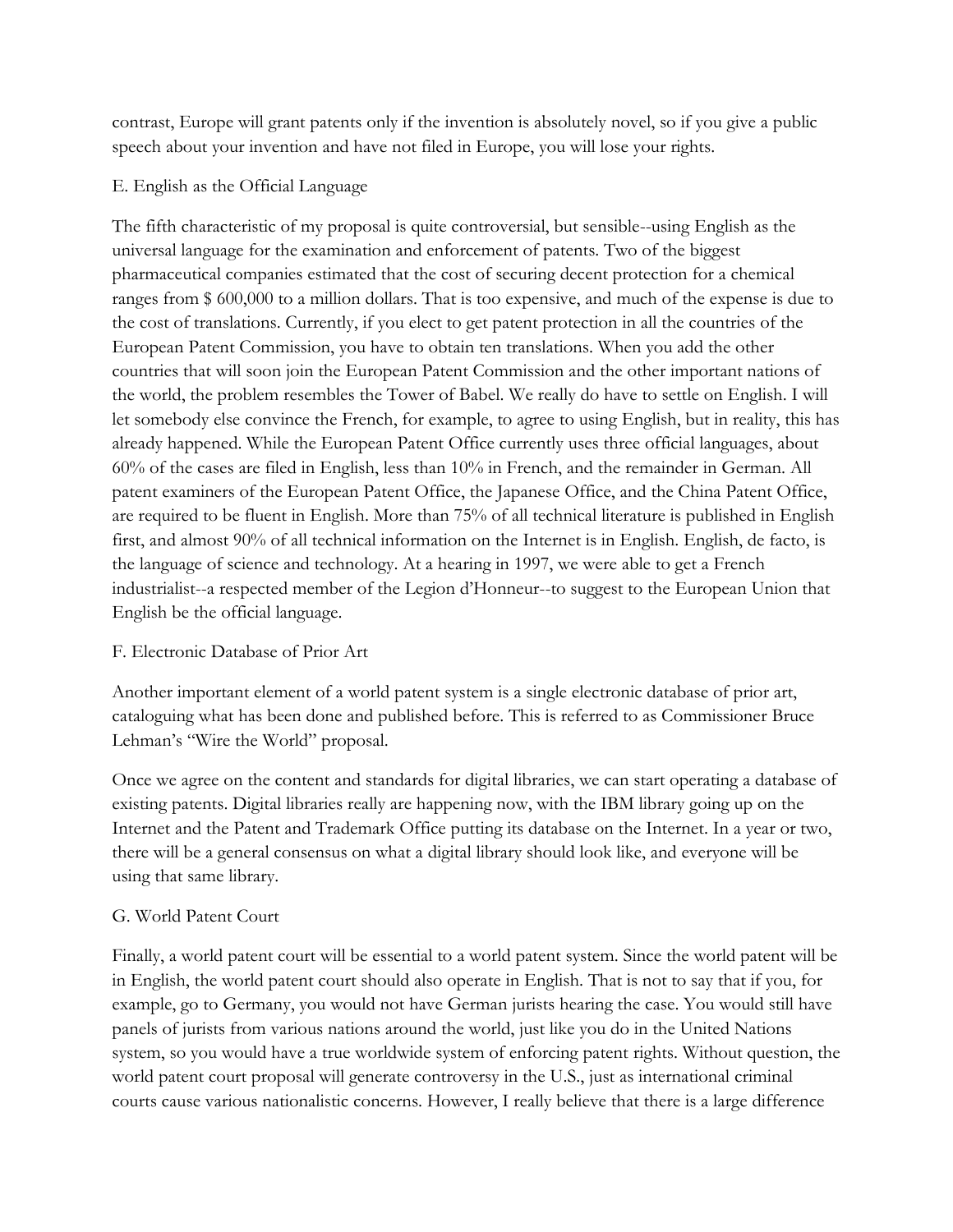between a world patent court and an international criminal tribunal. When we talk about intellectual property, we are really talking about protecting investments and science and technology. We are not talking about religious mores or criminal mores. We are talking about technology, which is as universal as you can get in human progress.

There are eight very clear candidates for where you would have regional circuits of the world patent court—the U.S., Europe, Japan, Latin America, Africa, Eurasia, East Africa, and China. China has a relatively new patent office, having just begun on April 1, 1985. Nevertheless, considering its population, China surely ought to have a regional circuit of the world patent court. I might also add that twice as many people are studying English in China as speak it in the United States. So there would be a regional branch of the court in China. The important point is that the world patent system should not be viewed as a U.S. system or as a European system. In order to succeed, it has to be viewed as a global system that serves not just the industrialized countries but also the developing countries. A worldwide patent system can serve developing countries by stimulating indigenous research development and encouraging the transfer of technology into these developing countries.

## V. AGREEMENT ON OTHER MATTERS

There are additional issues that need to be addressed and resolved before an effective global patent system can be established, and experts working together will be able to solve every one of these. First, there needs to be agreement on what will be patentable subject matter. The main issue here concerns software, which clearly is patentable in the U.S. but not so clearly patentable in other countries. The patentability of transgenic plants and animals also presents a problem. If I were running a diplomatic conference and the animal issue got contentious, I would put it off for the time being.

The next issue is the "best mode" requirement. The U.S. has a requirement that an inventor must disclose his or her best mode of operating the invention. The requirement makes a lot of sense, but the question is what is the best mode and who has to know it. Most countries want no part of litigating over what the best mode is, so all they require for a valid patent is that you simply have to disclose enough to enable a skilled person to use the invention. Whether you have a best mode or second-best mode is not something any country in the world worries about.

Another issue is reexamination or opposition proceedings. The U.S. has a post-grant procedure for reexamining applications if someone claims they are invalid. Germany, the European Convention, and Japan have more complex opposition procedures that cost a lot of money. When the U.S. enacted its reexamination mechanism in 1980, it decided it did not want an opposition procedure, so the different countries will have to harmonize their reexamination and/or opposition procedures.

The doctrine of equivalents is another area that currently differs among nations. The U.S. Supreme Court has stated that there is a doctrine of equivalents in the United States, but I will not go into the details. Japan has agreed that it has a doctrine of equivalents, at least in the chemical and pharmacological areas, but it is not clear whether other countries have or would want to use the doctrine of equivalents.